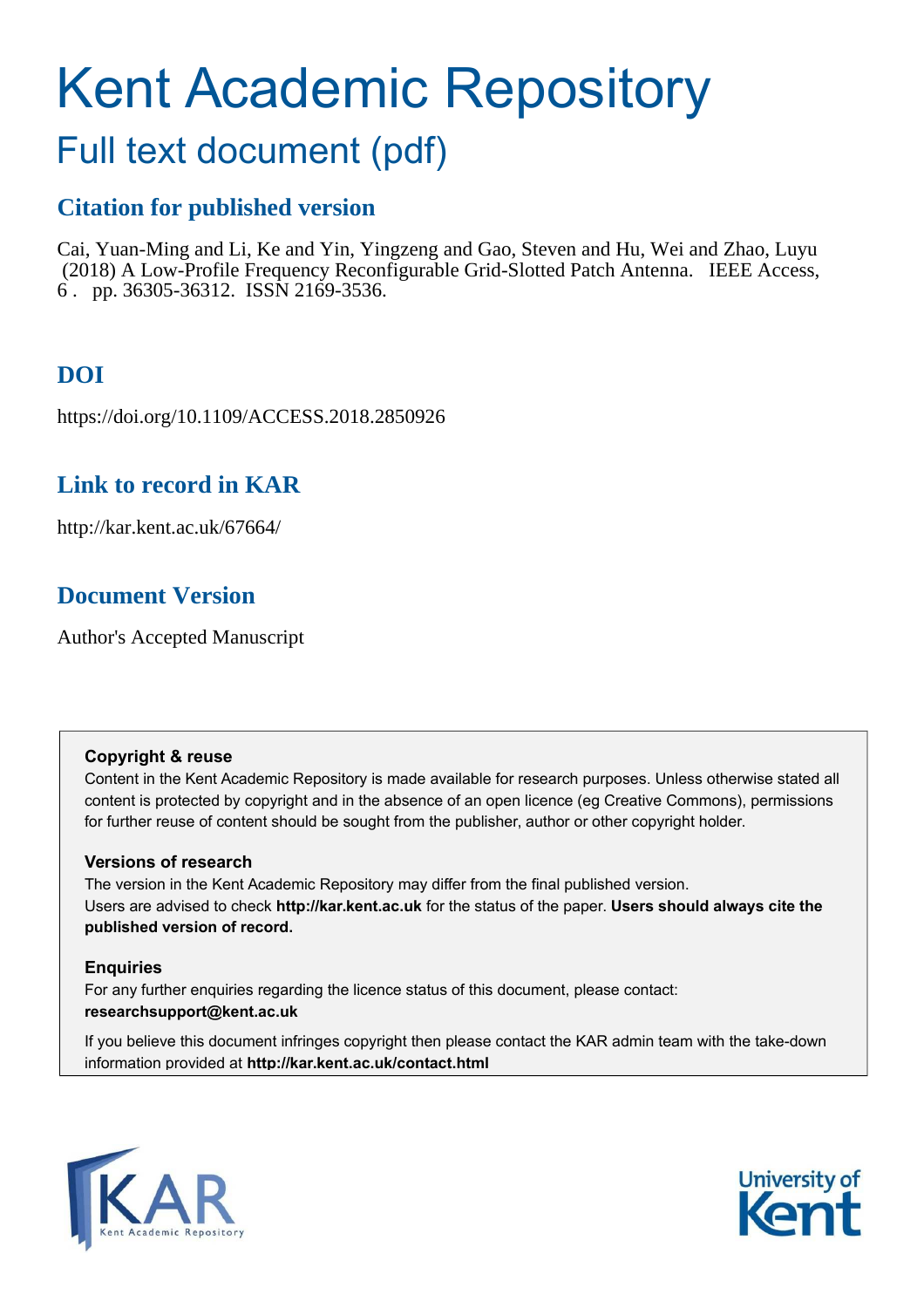# **A Low-Profile Frequency Reconfigurable Grid-Slotted Patch Antenna**

#### **Yuan-Ming Cai<sup>1</sup> , (Member, IEEE), Ke Li<sup>2</sup> , (Member, IEEE), Yinzeng Yin<sup>1</sup> , Steven Gao<sup>3</sup> , (Senior Member, IEEE), Wei Hu<sup>1</sup> , (Member, IEEE), Luyu Zhao<sup>1</sup> , (Member, IEEE)**

<sup>1</sup>National Key Laboratory of Antennas and Microwave Technology, Xidian University, Xi'an, Shaanxi, 710071, China <sup>2</sup>School of Information Science and Technology, Northwest University, Xi'an, Shaanxi, 710127, China <sup>3</sup>School of Engineering and Digital Arts, University of Kent, Canterbury CT2 7NT, U.K

Corresponding author: Yuan-Ming Cai (ymcai@xidian.edu.cn), Ke Li(like@nwu.edu.cn).

This work was supported in part by the China Postdoctoral Science Foundation under Grant 2016M602769, the Fundamental Research Funds for the Central Universities under Grant JBX170215, and the National Natural Science Foundation of China (No. 61501340 and No. 61701366).

**ABSTRACT** This paper presents a novel low-profile high gain frequency reconfigurable patch antenna with unidirectional radiation pattern by using a grid-slotted patch with tunable varactors loading. The antenna consists of two stacked substrates and three metal layers. A grid-slotted patch with two tunable varactors is placed on the top layer, a microstrip line is placed in the middle of two substrates, and the ground plane is on the bottom layer. A single DC voltage applied on two varactors is used to control the working frequencies of the proposed antenna. By altering the bias voltage, the working frequency of the proposed antenna can be continuously changed within a wide range from 2.45 GHz to 3.55 GHz. The antenna maintains broadside radiation and stable radiation pattern in all the operating modes. The measured antenna gain of the proposed antenna rises from 4.25 dBi to 8.49 dBi with the working frequency increases from 2.45 GHz to 3.55 GHz. Compared to other frequency-reconfigurable antennas available in the literature, the proposed antenna has advantages of a wide frequency tuning range over a bandwidth of 1.45:1, high frequency selectivity, low profile (0.016 free space wavelength at 2.45 GHz), high gain, stable unidirectional pattern, simple structure, and low cost. These advantages make it a promising candidate for cognitive radio and future wireless communication systems.

**INDEX TERMS** Continuously tuning, frequency reconfigurable antenna, varactors.

#### **I. INTRODUCTION**

Recently, frequency reconfigurable antennas have obtained increasing attention because they are in great demand for a variety of multiple frequency systems and cognitive radio systems which can improve spectrum efficiency [1]. Good frequency selectivity, stable radiation patterns, and wide frequency tuning range are desired for frequencyreconfigurable antennas. Meanwhile, with small size, lowprofile, simple structure, and low cost, frequency reconfigurable antennas can be easily integrated in the wireless system.

Physically reconfigurable antennas [2, 3] and electrically reconfigurable antennas [4-6] are two major types of frequency reconfigurable antennas [7]. Despite the advantages of low insertion loss and high reliability, the physically reconfigurable antennas, also known as mechanically reconfigurable antennas, are difficult to tune and hardly applied in fast time varying control [8]. Electrically reconfigurable antennas based on the use of electrically controlled devices are desired in many applications due to high switching speed, simple structure and relatively low price.

Tunable varactors, tunable materials and switches including RF-MEMS switches and PIN diodes are usually used to design electrically frequency reconfigurable antenna [9]. Various microstrip reconfigurable antennas have been applied as they have advantages of low cost, low profile and ease of fabrication [10-16]. In [10], five RF p-i-n diode switches are placed on a slot under a microstrip patch antenna to achieve frequency reconfigurable between nine discrete bands. The microstrip patch antenna is switched to slot antenna as the operational frequency decreases. In [11], a four states frequency reconfigurable antenna is reported by loading three PIN diode switches on the radiation patch of a compact microstrip antenna. By changing the states of the switches, the four different resonant frequencies are obtained. A microstrip slot antenna using the RF MEMS switches have been presented to achieve operating frequency band changing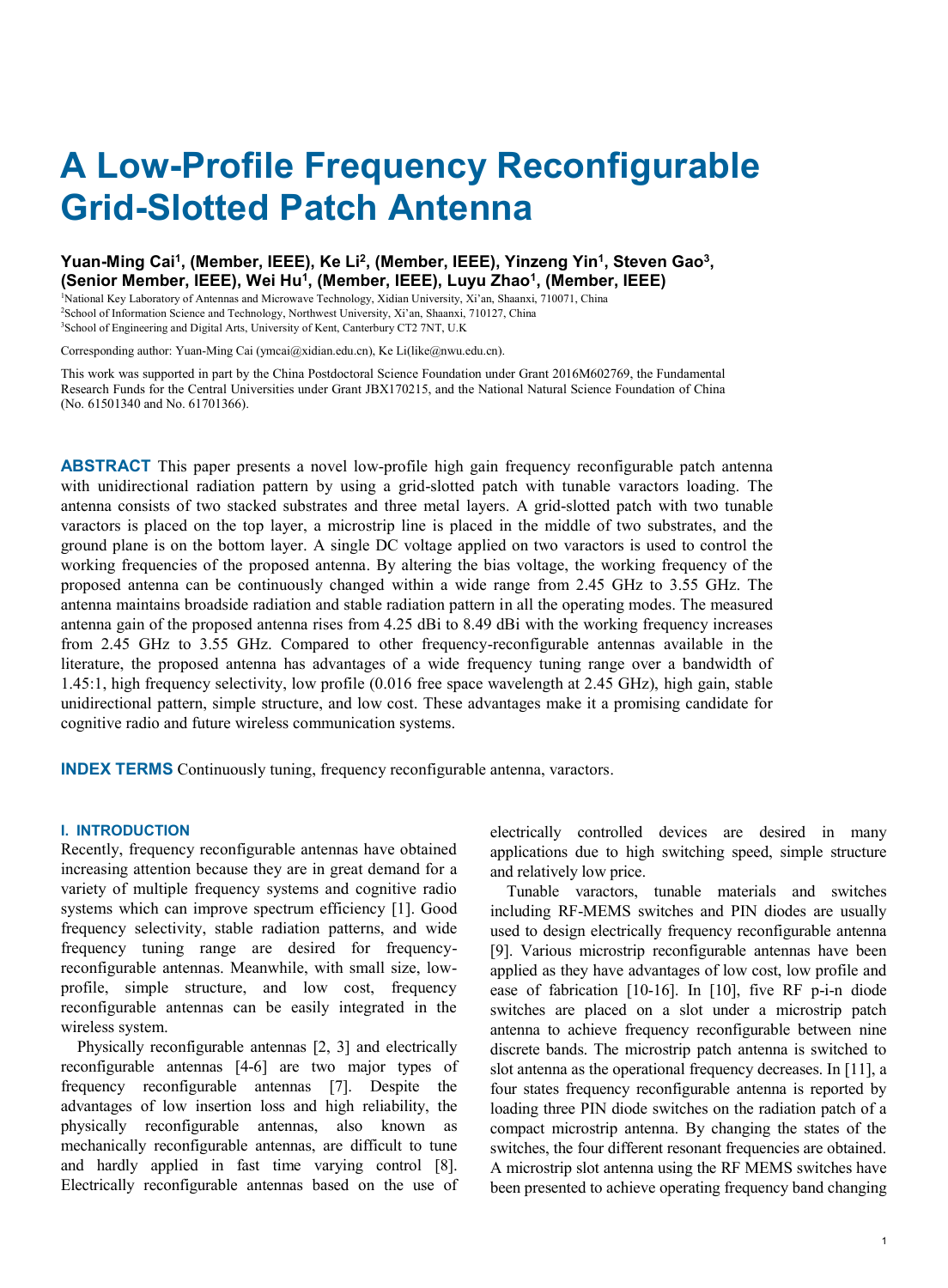between 2.45 GHz and 5.2GHz [12]. One common problem for these reconfigurable antennas based on switches is that the working frequency cannot be tuned continuously. The switch elements providing the ON/OFF functions only facilitate fixed band, therefore, those antennas cannot obtain a frequency-agile property to continuously shift the operational bands across the entire sensing band.

A continuously frequency tunable antenna is reported in [14]. A trimmer is used to control the operational frequency of a microstrip antenna. The trimmer, acting as a tunable capacitor soldered to the microstrip feed line, needs to be rotated manually to change the capacitance. The working band can be altered continuously from 2.6 GHz to 3.35 GHz, translating into a 1.28 reconfigurable frequency ratio. By loading ferroelectric varactors along a slot loop, a frequencyreconfigurable antenna is designed [15]. The reconfigurable frequency ratio is 1.36. The gain of the antenna is lower than -3 dBi due to the very compact size of antenna and loss of the FE varactors. A slot antenna with two varactor is reported in [17] and the simulated result shown a wide tuning range of 1.56:1. Due to the omnidirectional radiation pattern, the peak gain of the antenna is from 1.1 to 2.4 dB. Wideband dipole antenna or monopole antenna mounted above an active FSS reflector has been presented to achieve the continuous frequency tuning in [18, 19]. Due to the in-phase reflection of the FSS, the backward radiation can be avoided and the profile of the antenna can be reduced dramatically. However, a large physical length is usually required to obtain a tunable FSS reflector.

The design of microstrip patch antennas with varactors is studied previously in [20-22]. The operational bands of the frequency reconfigurable antennas are controlled by the biasing voltages of the varactors. The reconfigurable frequency ratios of the tunable operational frequencies in [20] and [21] are 1.1 and 1.33, respectively. To further extend the tunable range of the microstrip patch antenna, a dual-band stacked patch antenna with air substrate is presented in [22], and the two working frequencies can be continuously tuned within two bands from 1.68 to 1.93 GHz and from 2.11 to 2.51 GHz.

In 2014 and 2015, metamaterial-based grid-slotted mushroom antenna and microstrip patch antenna are extensively reported in [23-26]. The grid-slotted patch can be excited by slot patch. By using arrays of sub-wavelength patches, the grid-slotted microstrip patch antennas show advantages of high gain, low-profile and wide operational band. This phenomenon can be considered as the effects of surface waves propagating on the finite-sized RIS-based antennas [25]. Frequency reconfigurable operation was also presented in several research papers based on the concept of the grid-slotted microstrip patch antenna [27-30]. However, those reconfigurable antennas are mechanically reconfigurable antennas.

In this paper, a low-profile grid-slotted frequency reconfigurable antenna is proposed based on our previously published conference paper [31]. In the conference paper, antenna structure and preliminary simulation results are presented. In this paper, the prototype of the proposed antenna is fabricated and measured, and further analysis and experimental results are given in details. The antenna consists of two stacked substrates with the thickness of 1 mm. The profile of the proposed antenna is only 2 mm. A gridslotted patch with tunable varactors is placed on the top layer. By controlling the capacitance of the varactors, the resonant frequency of the antenna can be continuously tuned in a wide range from 2.45 to 3.55 GHz. High frequency selectivity is obtained. Furthermore, the unidirectional radiation pattern of the antenna at its tunable resonant frequency stays stable, and a good gain, varying from 4.25 dBi to 8.49 dBi, can be observed within the wide tuning band. Very simple DC biasing circuit is designed to control the varactors and a single voltage is enough for antenna frequency tuning.

#### **II. ANTENNA GEOMETRY**



**FIGURE 1. The geometry of the proposed antenna (***a* **= 18 mm,** *g* **= 0.4 mm,** *ls* **= 20 mm,** *lf* **= 42.5 mm,** *wf* **= 3 mm,** *ws* **= 3 mm,** *G* **= 70 mm).**

The proposed antenna consists of three metal layers separated by two square F4B substrates with size of  $70 \times 70$ mm<sup>2</sup> , relative permittivity of 2.2, loss tangent of 0.002, and thickness of 1 mm as shown in Fig. 1. The two substrates are stacked together closely and there is no air gap between the substrates. A grid-slotted patch works as a radiator is printed on the top layer. The patch is divided into  $3\times3$  small patches by two horizontal slots and two vertical slots. The size of each small patch is  $a \times a$ , and the width of the slots is *g*. A microstrip feeding line is placed in the middle of the substrates with the width of  $W_f$  and length of  $L_f$ . A metallic ground plane with a rectangle aperture-coupling slot etched on is printed on the bottom layer. The length of the slot is *Ls*  and the width of the slot is *Ws*. As shown in Fig. 1, two varactors are applied on the grid slot patch for frequency reconfigurability. The varactor diodes are SMV1405 from Skyworks where the capacitance of the diodes changes from 2.67 pF to 0.63 pF when the reverse bias voltage increases from 0 V to 30 V [32]. The cathodes of the varactors are soldered to the patches in the first row and the anodes of the varactors are soldered to the patches in the second row. The gaps between three patches in the first row are bridged by two inductors which is placed at the center of edges, and gaps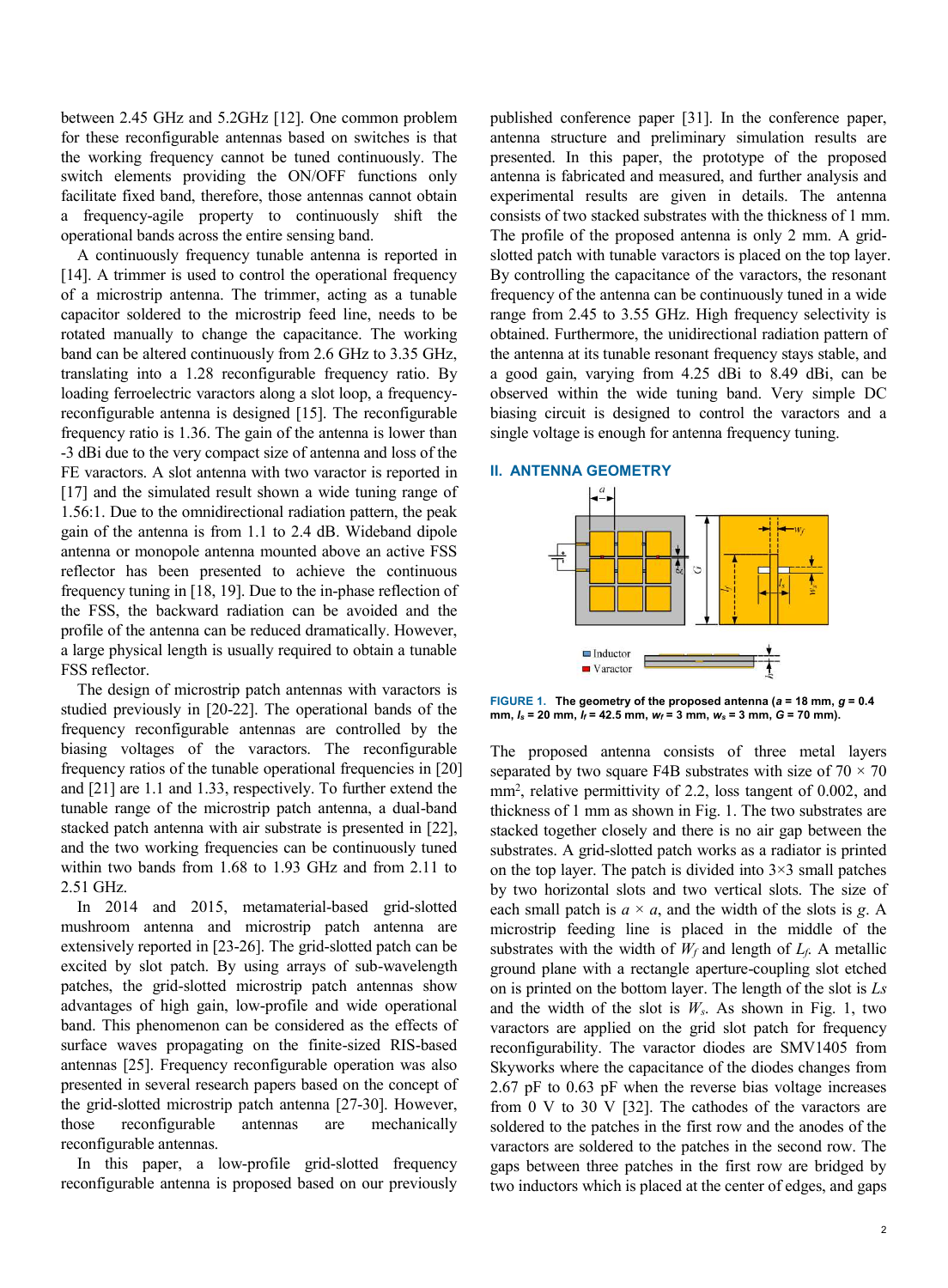between three patches in the middle row are bridged by two inductors as well. Those four inductors with the inductance of 33 nH are used in this design to build the DC biasing circuit. The patches in the first row or in the second row are shorted for DC current and isolated from RF signal by the inductors. Two DC lines are connected to the patches in the first row and patches in the second row with 33 nH inductor chocks to achieve AC/DC isolation. By doing so, the DC voltage can be applied on the varactors in parallel through two DC lines, and only a single voltage between the DC lines is required to control the varactors.



**FIGURE 2. The structure of the analyzed grid-slotted patch antenna.** 

#### **III. Antenna Design and Theory**

The reconfigurable antenna is based on the study of a gridslotted patch antenna. The first step to implement the proposed reconfigurable antenna is the design and the investigation of a grid-slotted patch antenna as shown in Fig. 2. The grid-slotted patch antenna in Fig. 2 is a microstrip fed aperture-coupled patch antenna. The radiation patch consists of an array of 3×3 periodically arranged square patches. As the effects of surface waves propagating on the finite-sized grid-slotted patches array, the antenna can work effectively with higher gain. The analysis and modeling of the surface wave resonances on RIS-based antenna were presented theoretically and computationally in [33]. The detail design principle of the grid slotted patch excited with an aperturecoupling feeding technique is also described in [24], which is the basis of the work. The corresponding antenna performance is to be analyzed by considering the dispersion property of the capacitor-loaded patch unit cell. The cavity model is applicable to the mode analysis of the grid slotted patch antenna. By considering the finite-sized capacitorloaded patches as a cavity, the surface wave resonance can be qualitatively determined by the following equation (1).

$$
\beta = \frac{\pi}{L_{\text{cav}}} \tag{1}
$$

Where the  $\beta$  respects the propagation constant of the surface wave mode and the *Lcav* is the length of the cavity which can be calculated by the number of unit cells N multiplied by the cell periodicity (*a*+*g*). The dispersion diagram of the HIS structure can be calculated with the linked boundary condition by using the HFSS software.



**FIGURE 3. Simulated |S11| with different values of** *g<sup>x</sup>* **and** *.g<sup>y</sup>*



**FIGURE 4. Antennas with loading varactors.**



#### **FIGURE 5. Simulated |S11| with different loading varactors.**

A grid slot antenna is analyzed firstly, as shown in Fig. 2. The simulated  $|S_{11}|$  of the analyzed grid-slotted patch antenna with different values of  $g_x$  and  $g_y$  are presented in Fig. 3. It can be seen that, the value of  $g_y$  influence the resonant frequency significantly, while the value of  $g_x$  can slightly affect the resonant frequency. The width of the radiating slot *gy*, which determines the capacitance between adjacent patches, can significantly influence propagation constant of the surface wave, result in resonant frequency shifting. It can be seen that by decreasing the width of the horizontal slot *gy*, the equivalent capacitances across the adjacent patches increase and the resonant frequency of the antenna shifts toward lower frequencies. The simulated results indicate that the resonant frequency can be altered by changing the value of the distributed capacitances introduced by the horizontal gap. Therefore, by loading additional capacitors between patches can tune the working frequency of the grid-slotted patch antenna. To verify our concept, the antennas loaded with varactors on horizontal slots, acting as tunable capacitors are studied. The SMV1405 varactor is selected, due to its low series resistance and adequate range of junction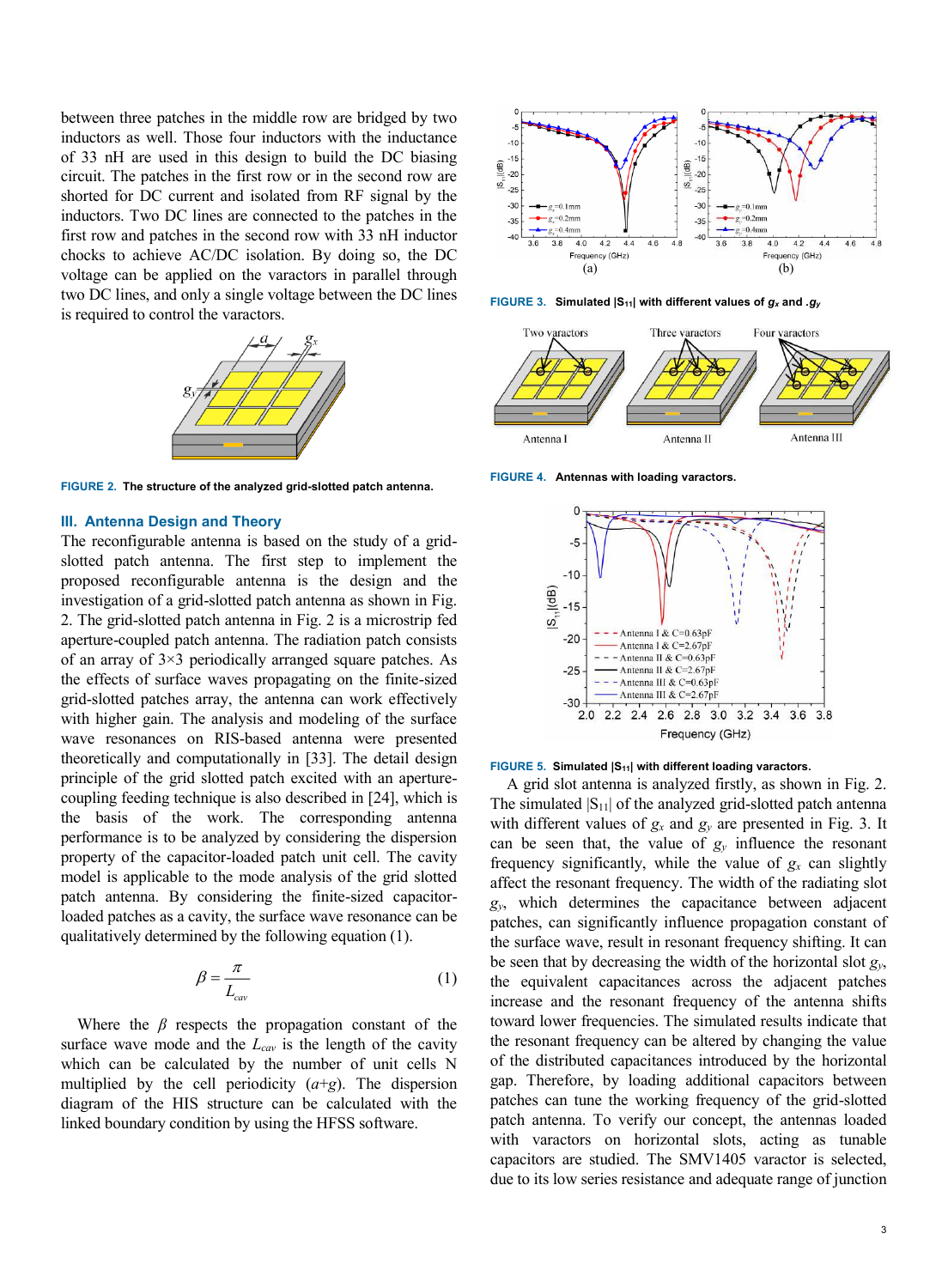capacitance from 0.63 pF to 2.67 pF. A series RLC equivalent circuit was utilized to model the varactors. The model consists of diode parasitic inductance  $(L_s=0.7 \text{ pF})$ , parasitic resistance ( $R_s$ =0.8 $\Omega$ ), and junction capacitance ( $C_i$ ).

To optimize the location and the number of tunable capacitors, three kinds of antennas integrated with varactors at different locations as illustrated in Fig. 4 are simulated. The simulated  $|S_{11}|$  with different values of capacitances of the varactors is shown in Fig. 5. It can be seen that antenna I, antenna II, and antenna III have tunable working frequency. The frequency tuning ranges of the antenna I, antenna II, and antenna III are from 2.57 GHz to 3.48 GHz (red lines in Fig. 5), from 2.62 GHz to 3.51 GHz (black lines in Fig. 5), and from 2.11 GHz to 3.14 GHz (blue lines in Fig. 5). The tuning ranges of those three antennas are similar except for frequency shift. Antenna I has less number of varactors compared with antenna II and antenna III which leading to a lower cost and simple biasing circuits. To make the proposed frequency reconfigurable antenna be cheaper and more simple, we finally choose the antenna I which has only two tunable capacitors. In addition, two capacitors in antenna I is sufficient to control the resonant frequency of the antenna within a wide range.



#### **FIGURE 6. Simulated |S11| with different values of a.**

The simulated  $|S_{11}|$  curves of Antenna I with different values of *a* are plotted in Fig. 6. When the side length of the square patch *a* increases from 17mm to 19 mm, the resonant frequency of antenna I with 0.63 pF capacitance loading shifts from 3.59 GHz to 3.37 GHz and while the resonant frequency with 2.67 pF capacitance loading shifts from 2.67 GHz to 2.46 GHz. It indicates that the tunable frequency band is influenced significantly by the size of the square patch. The simulation results also show that the value of *a* can hardly change the bandwidth of the tunable frequency. The value of *a* is chosen to be 18 mm in our design example.

The design of the frequency reconfigurable antenna is based on the antenna I shown in Fig. 4. Two SMV1405 tuning varactors are used to realize the tunable capacitors

loading. The voltage-dependent capacitances of varactors are used to tune the frequency of the antenna. Six inductors are used to provide biasing DC current path. Therefore, a single DC voltage is applied on the varactors in parallel. The capacitance of the varactors changes from 2.67 pF to 0.63 pF when the reverse bias voltage increases from 0 V to 30 V, while the working frequency of the reconfigurable antenna can be shifted continuously.

#### **IV. Simulated and Measured Results**

A prototype of the antenna as depicted in Fig. 7 was fabricated to verify our design concept. Two SMV1405 varactors with SC-79 package and six Murata inductors were used. The simulation results are obtained by using the full wave simulation software CST. The S-parameters were measured with the KEYSIGHT E5080A vector network analyzer. The antenna gain and radiation patterns were evaluated in an anechoic chamber using the Satimo SG 24 spherical near-field antenna measurement system.



**FIGURE 7. The prototype of the proposed frequency reconfigurable antenna.** 

#### *A. Impedance Matching*

The simulated and measured  $|S_{11}|$  of the proposed antenna with respect to six different capacitances or reverse biasing voltages of varactors are superposed in Fig. 8. Reasonable agreement between simulation and measurement is obtained. Table I listed the six operational bands and bandwidths with six different reverse biasing voltages applied. The simulated and measured results show that by altering the capacitances of the varactors on the grid-slotted patch, the resonant frequency of the antenna is shifted continuously. The working band moves toward high frequency with the decrease of capacitances. Good impedance matching is observed and the measured bandwidth (BW) is about 3 % at each band. Although only six operational states within the continuous tuning range is given, the characteristic of continuously frequency reconfigurable can be expected. The center operational frequency varies from 2.45 GHz to 3.55GHz as the reverse biasing voltage increase from 0 V to 30 V.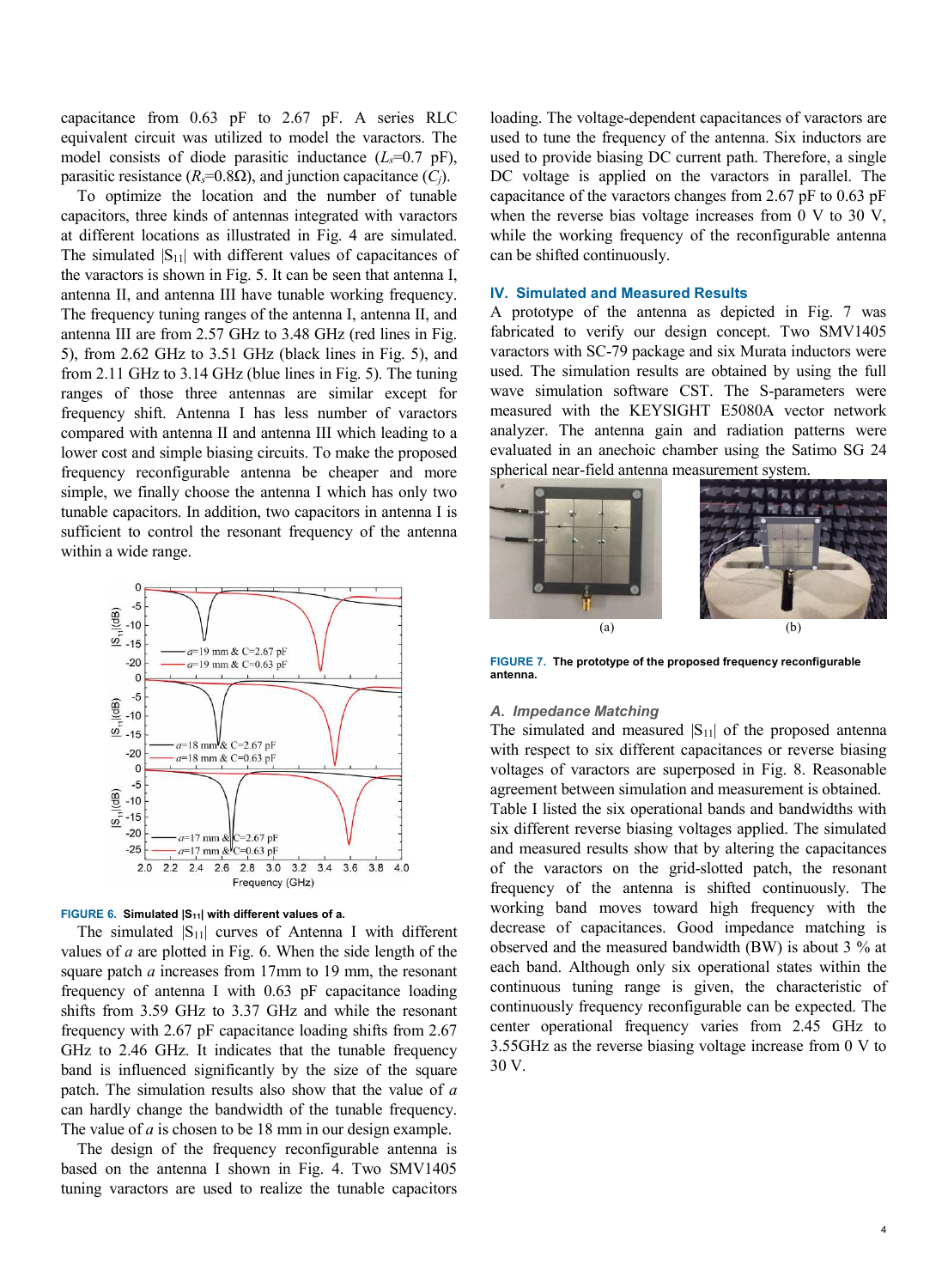

**FIGURE 8. Simulated |S11| with respect to different capacitance of varactors.** 

**TABLE 1. Simulated and Measured Working Bands**

| Antenna state                      | <b>Band</b><br>1 | Band<br>$\mathfrak{D}$ | Band<br>3 | <b>Band</b><br>4 | Band<br>5 | Band<br>6 |
|------------------------------------|------------------|------------------------|-----------|------------------|-----------|-----------|
| <b>Biasing voltage, V</b>          | $\theta$         | 0.5                    | 1.5       | 4                | 10        | 30        |
| capacitance, pF                    | 2.67             | 2.12                   | 1.7       | 1.25             | 0.93      | 0.63      |
| Mea. Resonant<br>Freq., GHz        | 2.45             | 2.57                   | 2.77      | 2.99             | 3.23      | 3.55      |
| Sim. Resonant<br>Freq., GHz        | 2.42             | 2.57                   | 2.69      | 2.91             | 3.14      | 3.46      |
| Mea. BW $( S_{11} <$<br>10dB), $%$ | 3.77             | 3.05                   | 2.82      | 2.34             | 3.11      | 3.69      |
| Sim. BW $( S_{11} <$<br>10dB), %   | 2.70             | 2.30                   | 1.97      | 1.62             | 1.85      | 3.30      |

#### *B. Gains and Antenna Efficiency*

Fig. 9 shows the measured broadside gains-frequency curves of the antenna with six biasing voltages. It can be seen that the proposed antenna has good frequency selective characteristic. The measured peak gain rises from 4.25 dBi to 8.49 dBi as the operational frequency increases from 2.45 GHz to 3.55 GHz. The gain fluctuation is on one hand due to the electrical size of the antenna aperture changed as the free space wavelength is different at different frequency. At lower frequency, the electrical size of the antenna is smaller than that at higher frequency which causes gain drop. On the other hand, the gain fluctuation can be attributed to the different radiation

efficiency at different frequencies.



**FIGURE 9. Measured antenna gain with respect to different biasing voltage.**

**TABLE 2. Measured Gains and Efficiency**

| Antenna state        | Band | <b>Band</b>    | Band | Band | Band | Band |
|----------------------|------|----------------|------|------|------|------|
|                      |      | $\mathfrak{D}$ | 3    | 4    | 5    | 6    |
| <b>Sim. Resonant</b> |      |                |      |      |      |      |
| Freq., GHz           | 2.42 | 2.57           | 2.69 | 2.91 | 3.14 | 3.46 |
| Sim. Gain, dBi       | 4.26 | 4.94           | 4.98 | 5.92 | 6.91 | 7.9  |
| Sim. Efficiency      | 55%  | 57%            | 59%  | 64%  | 70%  | 82%  |
| Mea. Resonant        |      |                |      |      |      |      |
| Freq., GHz           | 2.45 | 2.57           | 2.77 | 2.99 | 3.23 | 3.55 |
| Mea. Gain, dBi       | 4.25 | 4.96           | 4.74 | 5.91 | 7.31 | 8.49 |
| Mea. Efficiency      | 49%  | 54%            | 50%  | 60%  | 78%  | 90%  |

The measured efficiencies of the proposed antenna are shown in Table II. The efficiency of the antenna increases from 49 % to 90 % as the resonant frequency increases from 2.45 to 3.55 GHz. The return loss, metal loss, dielectric losses and ohmic losses of varactors contribute to the power loss of the proposed antenna. As the return loss, metal loss and dielectric losses (the loss tangent of the dielectric is 0.002) are negligible compared with the varactors ohmic losses, the ohmic losses of varactors (with series resistance of 0.8  $\Omega$ ) dominate the power loss of the proposed antenna. The antenna efficiency changes significantly for different DC bias voltage. This is because the current distribution is different at different bands as shown in Fig. 10. When the antenna is operated at a lower frequency (e.g., Band 1), more RF current goes through the varactors compared with that at higher frequency (e.g., Band 6) can be observed. Therefore, ohmic losses of the varactors at lower frequency is more than that at higher frequency. The power loss of varactors leads to antenna efficiency reduction is the common drawback when the varactors are used as tunable capacitors to design reconfigurable antennas [5].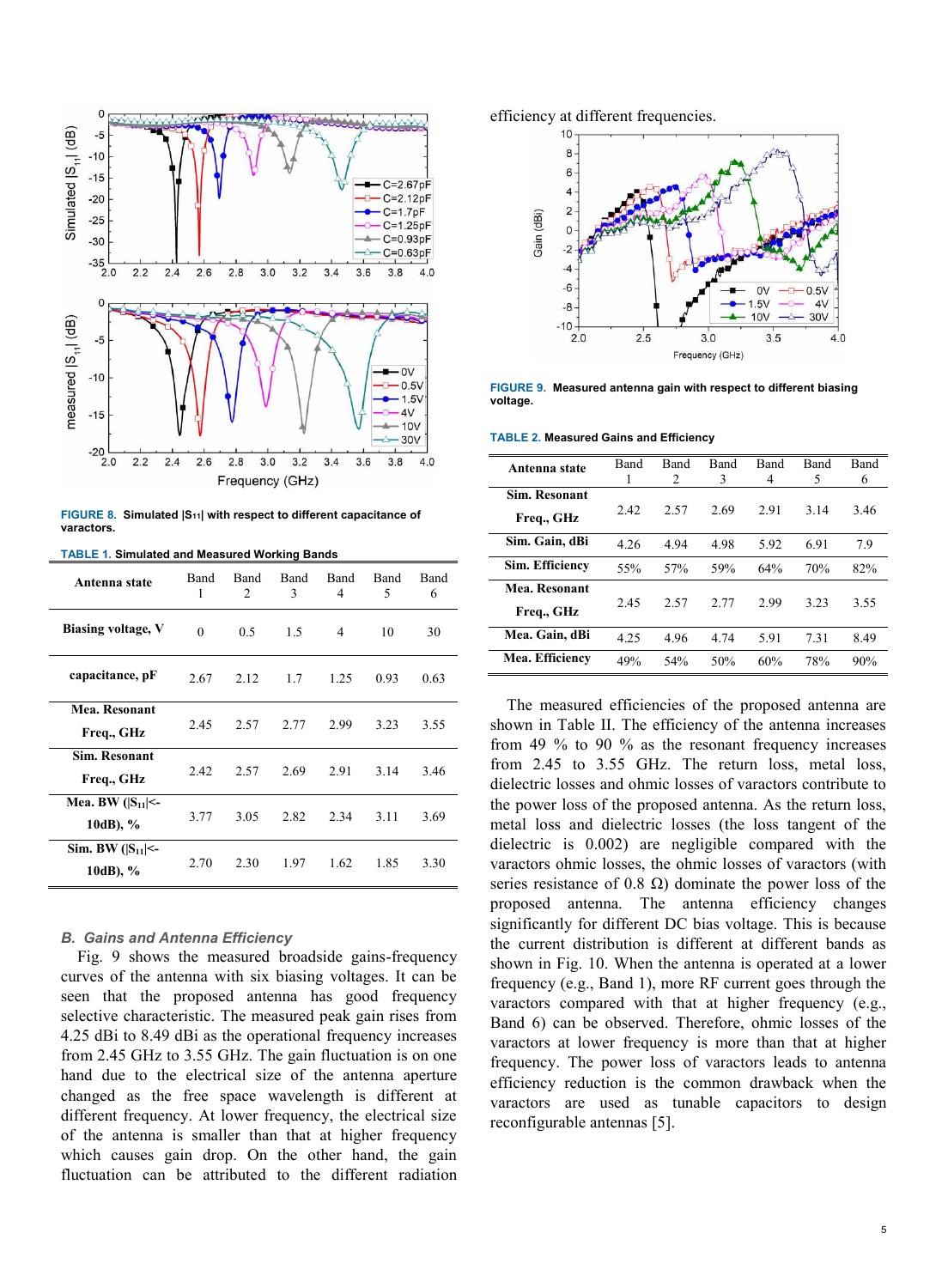

**FIGURE 10. Current distribution of the antenna at different frequency: (a) Band 6 (3.46 GHz); (b) Band 1 (2.42 GHz).** 

#### *C. Radiation Pattern*

The measured radiation patterns at the measured resonant frequencies of six states with simulated radiation pattern at simulated resonant frequencies are shown in Fig. 11. Good agreement between the simulated results and measured results is obtained. The simulated cross polarization levels are below -30 dB and the measured cross polarization levels are below -20 dB. The measured front-to-rear ratio (F/B) is greater than 10 dB at different states. To sum up, this antenna is unidirectional and the radiation is stable in a wide frequency range.





**FIGURE 11. Simulated and measured radiation pattern of different states: (a) Band 1 simulated result at 2.42 GHz and measured result at 2.45 GHz; (b) Band 2 simulated result at 2.57 GHz and measured result at 2.57 GHz; (c) Band 3 simulated result at 2.69 GHz and measured result at 2.77 GHz; (d) Band 4 simulated result at 2.91 GHz and measured result at 2.99 GHz; (e) Band 5 simulated result at 3.14 GHz and measured result at 3.23 GHz; (f) Band 6 simulated result at 3.46 GHz and measured result at 3.55 GHz.**

#### *D. Performance Comparison*

Finally, in Table III, performance of the proposed antenna is compared to other continually frequency-reconfigurable antennas [14, 15, 17-22, 27]. Despite its compact size and use of only 2 varactor diodes, the proposed antenna shows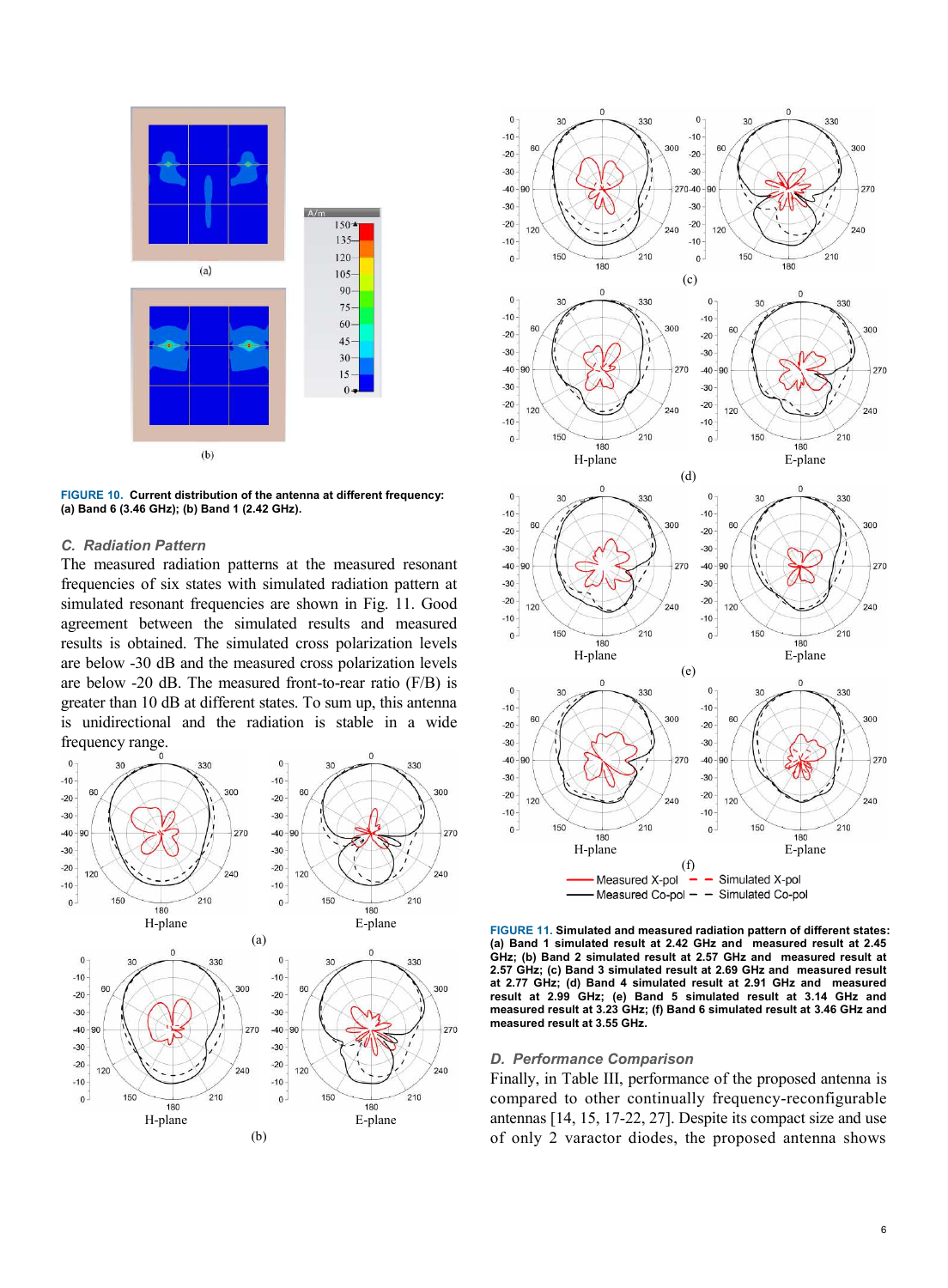**TABLE 3. Performance Comparison of Frequency Reconfigurable Antennas**

|                     | antenna types                                      | var.<br>No.    | <b>Frequency</b><br>(GHz)    | Tuning<br>Range<br>$(\%)$ | Gain (dBi)               | Profile<br>(mm) | Size $(\lambda_L)^*$ | reconfigurable<br>mechanism |
|---------------------|----------------------------------------------------|----------------|------------------------------|---------------------------|--------------------------|-----------------|----------------------|-----------------------------|
| $[14]$              | Patch antenna with tunable feed<br>network         |                | 2.6 to 3.35                  | 25.2                      | Not given                | 12              | $1.3 \times 1.3$     | mechanical                  |
| $[15]$              | Slot-loop antenna with ferroelectric<br>varactors  | 5              | 6.71 to 9.14                 | 30.7                      | $-3.1$ to $-5$           | Not given       | $0.22 \times 0.22$   | electrical                  |
| $[17]$              | Slot-loop antenna with diode<br>varactors          | $\overline{2}$ | 2.14 to 3.33                 | 43.5                      | 1.1 to $2.4$             | 0.8             | $0.29\times0.17$     | electrical                  |
| $[18]$              | Dipole antenna with tunable FSS                    | 20             | 2.26 to 2.75                 | 19.6                      | $3$ to 5                 | 5.32            | $0.6 \times 0.6$     | electrical                  |
| $[19]$              | Monopole antenna with tunable<br><b>FSS</b>        | 112            | 1.1 to 1.54                  | 33.3                      | Not given                | 10.8            | $0.63 \times 0.63$   | electrical                  |
| $[20]$              | Patch antenna with diode varactors                 | $\overline{2}$ | 1.92 to 2.1                  | 8.9                       | $-5$ to 2                | 1.6             | Not given            | electrical                  |
| $[21]$              | Patch antenna with diode varactors                 |                | 3.24 to 4.35                 | 29.2                      | 4 to 6.8                 | 3.175           | $1.08 \times 1.08$   | electrical                  |
| $[22]$              | Patch antenna with<br>diode varactors              | 4              | 1.68 to 1.93<br>2.11 to 2.51 | 13.9<br>17.3              | 4.2 to 7.8<br>4.7 to 7.6 | 6.17            | $0.84 \times 0.84$   | electrical                  |
| $[27]$              | Rotatable metasurface patch<br>antenna             |                | 4.76 to 5.51                 | 14.6                      | 5.3 to 5.5               | 3.048           | $0.63 \times 0.63$   | mechanical                  |
| <b>This</b><br>work | Grid-Slotted Patch Antenna with<br>diode varactors | $\overline{2}$ | 2.45 to 3.55                 | 36.7                      | 4.2 to $8.5$             | 2               | $0.57 \times 0.57$   | electrical                  |

 $*\lambda_L$  is the free space wavelength at lowest operational frequency

comparatively better performance including wide frequency tuning range, high gain, unidirectional radiation pattern, low profile, and electrical reconfiguration. In addition, the structure of the proposed antenna is very simple, low cost, and easy to fabricate.

#### **V. Conclusion**

A novel low profile frequency reconfigurable grid-slotted patch antenna is proposed in this paper. Two varactors are loaded on the radiation patch to achieve frequency reconfigurablity. Biasing circuits are designed to apply DC voltage on varactors. Only a single DC biasing voltage is used in this design to control the operational frequency of the proposed antenna. A prototype is fabricated and measured. The measured results show that the proposed antenna has a continuously tunable operating frequency ranging from 2.45 GHz to 3.55 GHz by altering the DC voltage applied on the varactors from 0 V to 30 V with an average bandwidth of 3%. The measured radiation patterns are stable within the wide operational frequency range with a good antenna gain from 4.2 to 8.5 dBi. With the low profile, compact size, frequency reconfiguration and stable unidirectional radiation patterns, the proposed antenna can find potential applications for cognitive radio and future wireless communications.

#### **REFERENCES**

- [1] P. S. Hall, P. Gardner, and A. Faraone, "Antenna Requirements for Software Defined and Cognitive Radios," *Proceedings of the IEEE,*  vol. 100, no. 7, pp. 2262-2270, 2012.
- [2] M. Weidong, W. Guangming, Z. Bin-feng, Z. Yaqiang, and Z. Xiaofei, "Mechanically reconfigurable antenna based on novel metasurface for frequency tuning-range improvement," presented at the 2016 IEEE International Conference on Microwave and Millimeter Wave Technology (ICMMT), 5-8 June 2016, 2016.
- [3] M. N. Pavan and N. Chattoraj, "Design and analysis of a frequency reconfigurable antenna using metasurface for wireless applications," presented at the 2015 International Conference on Innovations in

Information, Embedded and Communication Systems (ICIIECS), 19-20 March 2015, 2015.

- [4] N. Nguyen-Trong, L. Hall, and C. Fumeaux, "A Frequency- and Polarization-Reconfigurable Antenna," *IEEE Transactions on Antennas and Propagation,* vol. 63, no. 11, pp. 5235-5240, 2015.
- [5] G. Lei and L. Kwai-Man, "Frequency-Reconfigurable Low-Profile Circular Monopolar Patch Antenna," *IEEE Transactions on Antennas and Propagation,* vol. 62, no. 7, pp. 3443-3449, 2014.
- [6] R. Jeen-Sheen and T. Jia-Fu, "Frequency-Reconfigurable Microstrip Patch Antennas With Circular Polarization," *IEEE Antennas and Wireless Propagation Letters,* vol. 13, pp. 1112-1115, 2014.
- [7] J. Costantine, Y. Tawk, S. E. Barbin, and C. G. Christodoulou, "Reconfigurable Antennas: Design and Applications," *Proceedings of the IEEE,* vol. 103, no. 3, pp. 424-437, 2015.
- [8] W. Li *et al.*, "A Reconfigurable Polarization Converter Using Active Metasurface and Its Application in Horn Antenna," *IEEE Transactions on Antennas and Propagation,* vol. 64, no. 12, pp. 5281-5290, 2016.
- [9] C. G. Christodoulou, Y. Tawk, S. A. Lane, and S. R. Erwin, "Reconfigurable Antennas for Wireless and Space Applications," *Proceedings of the IEEE,* vol. 100, no. 7, pp. 2250-2261, 2012.
- [10] H. A. Majid, M. K. Abdul Rahim, M. R. Hamid, N. A. Murad, and M. F. Ismail, "Frequency-Reconfigurable Microstrip Patch-Slot Antenna," *IEEE Antennas and Wireless Propagation Letters,* vol. 12, pp. 218-220, 2013.
- [11] A. F. Sheta and S. F. Mahmoud, "A Widely Tunable Compact Patch Antenna," *IEEE Antennas and Wireless Propagation Letters,* vol. 7, pp. 40-42, 2008.
- [12] B. A. Cetiner, G. R. Crusats, L. Jofre, and N. Biyikli, "RF MEMS Integrated Frequency Reconfigurable Annular Slot Antenna," *IEEE Transactions on Antennas and Propagation,* vol. 58, no. 3, pp. 626- 632, 2010.
- [13] M. Gholamrezaei, F. Geran, and R. A. Sadeghzadeh, "Completely Independent Multi-Ultrawideband and Multi-Dual-Band Frequency Reconfigurable Annular Sector Slot Antenna (FR-ASSA)," *IEEE Transactions on Antennas and Propagation,* vol. 65, no. 2, pp. 893- 898, 2017.
- [14] S. L. S. Yang, A. A. Kishk, and K. F. Lee, "Frequency Reconfigurable U-Slot Microstrip Patch Antenna," *IEEE Antennas and Wireless Propagation Letters,* vol. 7, pp. 127-129, 2008.
- [15] H.-Y. Li, C.-T. Yeh, J.-J. Huang, C.-W. Chang, C.-T. Yu, and J.-S. Fu, "CPW-Fed Frequency-Reconfigurable Slot-Loop Antenna With a Tunable Matching Network Based on Ferroelectric Varactors," *IEEE Antennas and Wireless Propagation Letters,* vol. 14, pp. 614- 617, 2015.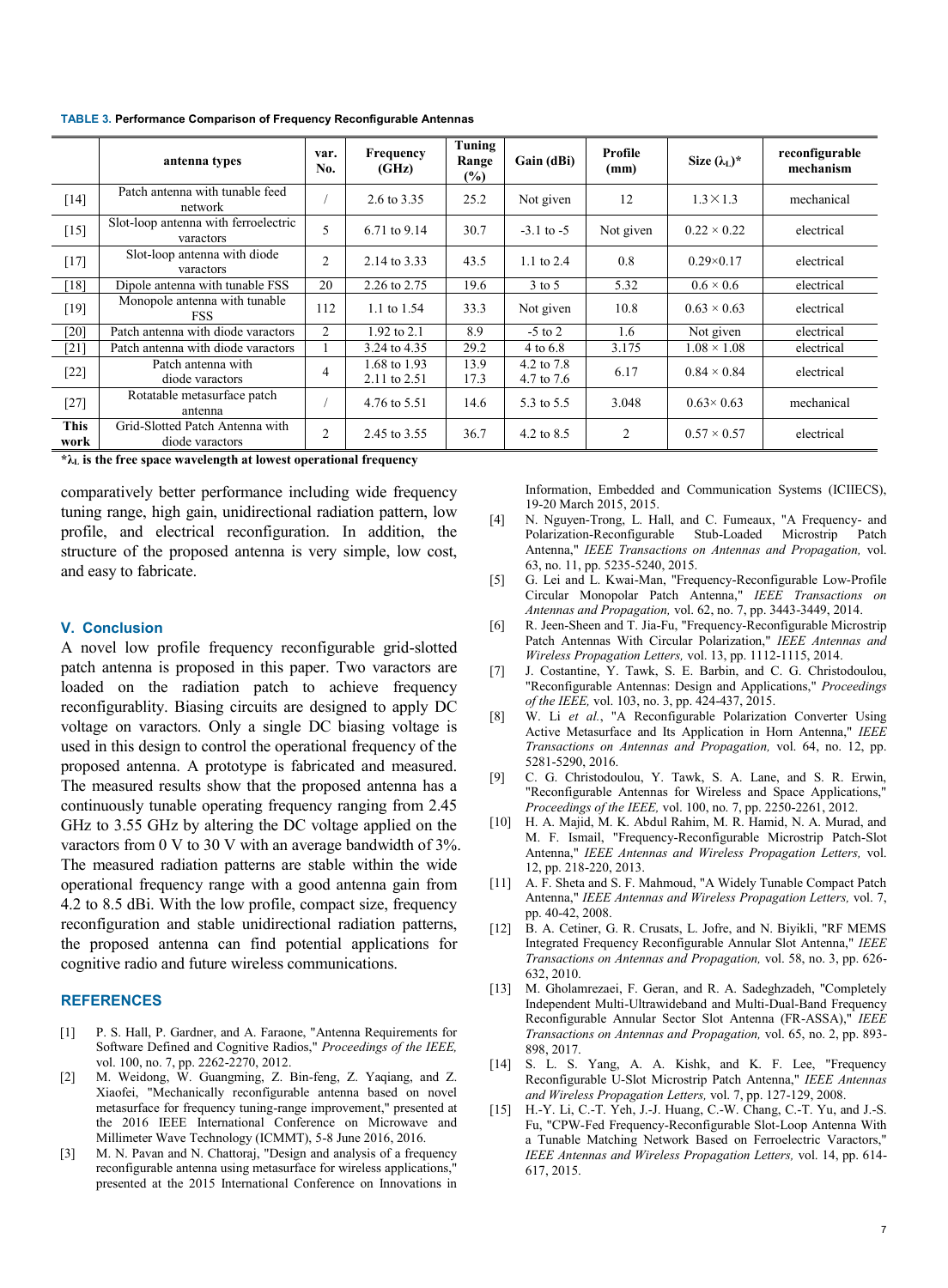- [16] R. B. V. B. Simorangkir, Y. Yang, K. P. Esselle, and B. A. Zeb, "A Method to Realize Robust Flexible Electronically Tunable Antennas Using Polymer-Embedded Conductive Fabric," *IEEE Transactions on Antennas and Propagation,* vol. 66, no. 1, pp. 50-58, 2018.
- [17] S. W. Cheung, Y. F. Cao, and T. I. Yuk, "Compact frequency reconfigurable slot antenna with continuous tuning range for cognitive radios," in *2015 9th European Conference on Antennas and Propagation (EuCAP)*, 2015, pp. 1-4.
- [18] F. Costa, A. Monorchio, S. Talarico, and F. M. Valeri, "An Active High-Impedance Surface for Low-Profile Tunable and Steerable Antennas," *IEEE Antennas and Wireless Propagation Letters,* vol. 7, pp. 676-680, 2008.
- [19] L. Bin, B. Sanz-Izquierdo, E. A. Parker, and J. C. Batchelor, "A Frequency and Polarization Reconfigurable Circularly Polarized Antenna Using Active EBG Structure for Satellite Navigation," *IEEE Transactions on Antennas and Propagation,* vol. 63, no. 1, pp. 33-40, 2015.
- [20] W. Sam and Z. Zakaria, "The investigation of the varactor diode as tuning element on reconfigurable antenna," presented at the Antennas and Propagation (APCAP), 2016 IEEE 5th Asia-Pacific Conference on, 2016.
- [21] A. Khidre, F. Yang, and A. Z. Elsherbeni, "A Patch Antenna With a Varactor-Loaded Slot for Reconfigurable Dual-Band Operation," *IEEE Transactions on Antennas and Propagation,* vol. 63, no. 2, pp. 755-760, 2015.
- [22] L. Ge, M. Li, J. Wang, and H. Gu, "Unidirectional Dual-Band Stacked Patch Antenna With Independent Frequency Reconfiguration," *IEEE Antennas and Wireless Propagation Letters,*  vol. 16, pp. 113-116, 2017.
- [23] W. Liu, Z. N. Chen, and X. M. Qing, "Metamaterial-Based Low-Profile Broadband Mushroom Antenna," *IEEE Transactions on Antennas and Propagation,* vol. 62, no. 3, pp. 1165-1172, Mar 2014.
- [24] W. Liu, Z. N. Chen, and X. M. Qing, "Metamaterial-Based Low-Profile Broadband Aperture-Coupled Grid-Slotted Patch Antenna," *IEEE Transactions on Antennas and Propagation,* vol. 63, no. 7, pp. 3325-3329, Jul 2015.
- [25] S. X. Ta and I. Park, "Low-Profile Broadband Circularly Polarized Patch Antenna Using Metasurface," *IEEE Transactions on Antennas and Propagation,* vol. 63, no. 12, pp. 5929-5934, 2015.
- [26] S. Chaimool, C. Rakluea, and P. Akkaraekthalin, "Low-profile unidirectional microstrip-fed slot antenna using metasurface," presented at the Intelligent Signal Processing and Communications Systems (ISPACS), 2011 International Symposium on, 2011.
- [27] H. L. Zhu, X. H. Liu, S. W. Cheung, and T. I. Yuk, "Frequency-Reconfigurable Antenna Using Metasurface," *IEEE Transactions on Antennas and Propagation,* vol. 62, no. 1, pp. 80-85, 2014.
- [28] H. L. Zhu, T. I. Yuk, and S. W. Cheung, "Mechanically pattern reconfigurable antenna using metasurface," *IET Microwaves, Antennas & Propagation,* vol. 9, no. 12, pp. 1331-1336, 2015.
- [29] F. F. Araújo, A. G. D'Assunção, L. F. V. T. Costa, and W. S. Alves, "Design of rotatable metasurface microstrip antenna with reconfigurable polarization," presented at the Applied Computational Electromagnetics Society Symposium - Italy, 2017.
- [30] S. Revathi, E. Sivakumar, and B. Ramachandran, "Metasurface based Circularly Polarized Reconfigurable Antenna," *Indian Journal of Science & Technology,* vol. 9, no. 44, 2016.
- [31] Y.-M. Cai, Y. Yin, and K. Li, "A low-profile frequency reconfigurable metasurface patch antenna," presented at the Antennas and Propagation & USNC/URSI National Radio Science Meeting, 2017 IEEE International Symposium on, San Diego, CA, USA, 2017.
- [32] SMV1405 Varactors Datasheet [Online]. Available: [www.skyworksinc.com](file:///C:/Users/cym/Documents/WeChat%20Files/qq312632477/Files/www.skyworksinc.com)
- [33] F. Costa, O. Luukkonen, C. R. Simovski, A. Monorchio, S. A. Tretyakov, and P. M. de Maagt, "TE Surface Wave Resonances on High-Impedance Surface Based Antennas: Analysis and Modeling," *IEEE Transactions on Antennas and Propagation,* vol. 59, no. 10, pp. 3588-3596, Oct 2011.



**YUAN-MING CAI** received the B.S. degree in electronic information engineering and the Ph.D. degree in electromagnetic wave and microwave technology from Xidian University, Xi'an, China, in 2011 and 2016, respectively.

He is currently a Lecturer with the National key Laboratory of Science and Technology on Antennas and Microwaves, Xidian University, Xi'an, China. His

research interests include multiband and wideband antennas, circularly polarized antennas, and reconfigurable antennas.



metamaterials.

**KE LI** received the B.S. degree in electronic information engineering and the Ph.D. degree in electromagnetic wave and microwave technology from Xidian University, Xi'an, China, in 2011 and 2016, respectively.

She is currently a Lecturer with the School of Information Science and Technology, Northwest University, Xi'an, China. Her research interests include multiband antenna design, reconfigurable antennas, and



**YINGZENG YIN** received the PhD degree in electromagnetic wave and microwave technology from Xidian University, Xi'an, China, in 2002, respectively. From 1990 to 1992, he was a Research Assistant and an Instructor at the institute of antennas and electromagnetic scattering, Xidian University. From 1992 to 1996, he was an

associate professor in the Department of Electromagnetic Engineering, Xidian University. Since 2004, he has been a Professor at Xidian University.

His research interests include design of microstrip antennas, artificial magnetic conductors, phased array antennas, and computer aided design for antennas.



**STEVEN GAO** received the Ph.D. degree in microwave engineering from Shanghai University, Shanghai, China, in 1999.

He is currently a Professor and the Chair of RF and microwave engineering with the University of Kent, Canterbury, U.K. He has authored more than 250 papers and coauthored two books including Space Antenna Handbook (Wiley, 2012) and

Circularly Polarized Antennas (IEEE-Wiley, 2014), and holds several patents in smart antennas and RF. His current research interests include smart antennas, phased arrays, satellite antennas, RF/microwave/millimeterwave/terahertz circuits, satellite communications, ultra-wideband radars, synthetic-aperture radars, and mobile communications.